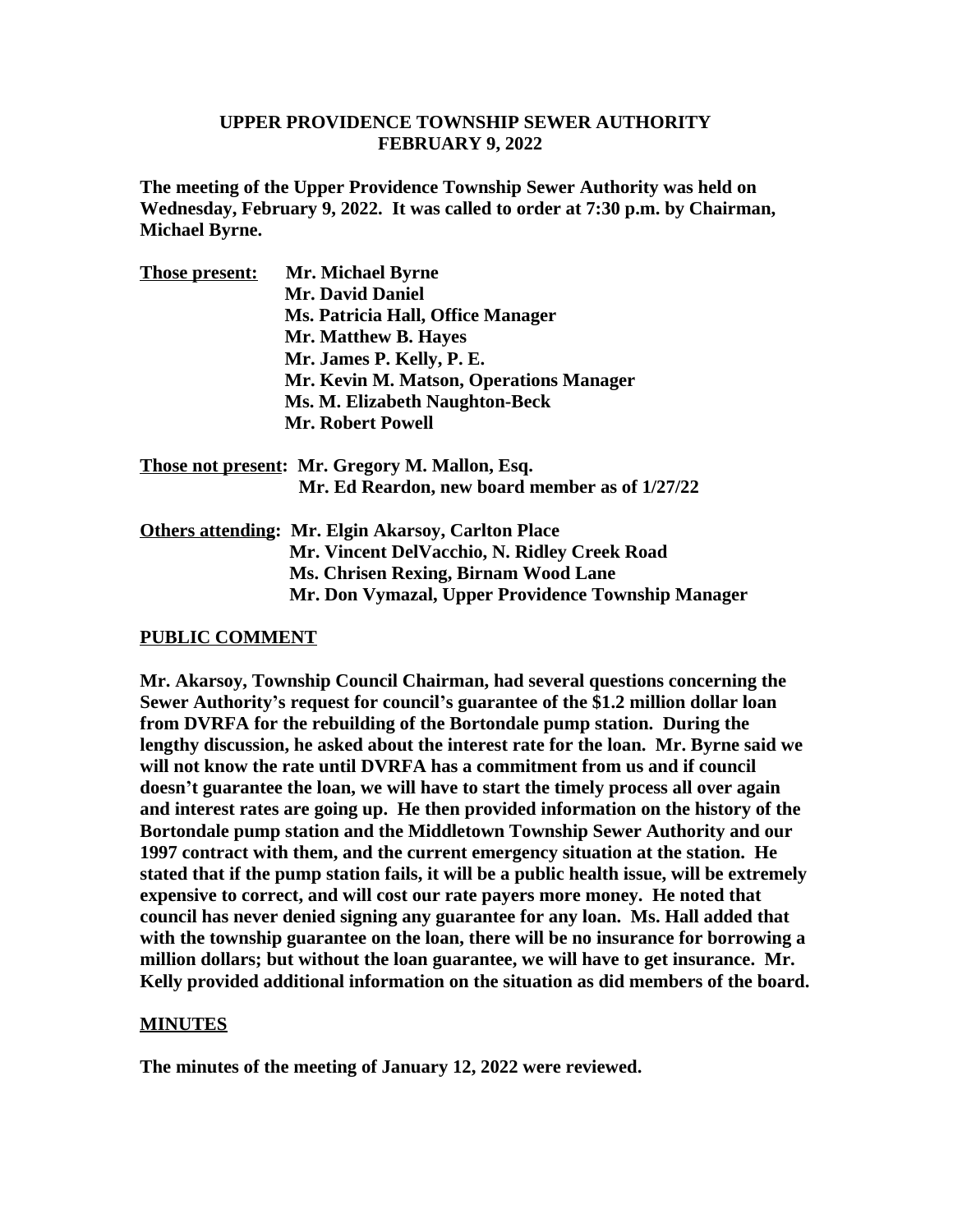**MOTION: Mr. Matthew B. Hayes moved to approve the minutes of the meeting of January 12, 2022 as presented. Seconded by Mr. Robert Powell. Motion carried unanimously. (MOTION 22-02-15)**

#### **INCOME AND EXPENSES**

**MOTION: Mr. Robert Powell moved to approve the voucher list of February 9, 2022, with total expenses of \$146,424.55, as presented. Seconded by Mr. Matthew B. Hayes. Motion carried unanimously. (MOTION 22-02-16)**

**Mr. Byrne referred to Item #17 Site Specific Design, Inc. invoice No. 63972 (\$26,130.00) for our purchase of 10 pump cores. This purchase was approved at last month's meeting. Ms. Hall noted that, after she and Mr. Byrne discussed this unbudgeted expense, they decided that the money should be taken out of the PLGIT/Prime account (capital reserve).**

- **MOTION: Mr. Robert Powell moved to take \$26,130.00 to pay Invoice No. 63972 (purchase of 10 cores) out of the PLGIT/Prime account. Seconded by Mr. Matthew B. Hayes. (MOTION 22-02-17)**
- **MOTION: Mr. Robert Powell then moved to amend Motion 22-02-17 to increase the sum of \$26,130.00 to cover four expenditures \$2,588.00 (Invoice No. 63815), \$2,588.00 (Invoice No. 63890), \$2,588.00 (Invoice No. 63930), and \$4,618.00 (Invoice No. 64037). Seconded by Mr. Matthew B. Hayes. Motion carried unanimously. (MOTION 22-02-17)**

### **REPORTS OF OFFICERS**

**No reports.**

#### **OPERATIONS MANAGER'S REPORT**

**The following is a summary of grinder pump repair costs for 2022.** 

|      | <b>Calls</b>                              | <b>Total Cost</b> | <b>Agreement Savings</b>                        |  |  |
|------|-------------------------------------------|-------------------|-------------------------------------------------|--|--|
| 2022 | 31                                        | \$12,428.51       | \$4,349.97                                      |  |  |
|      |                                           |                   | New full pump - \$4,618, covered by tapping fee |  |  |
|      | $-13 \t@ 333,894.00$<br><b>Pump cores</b> |                   |                                                 |  |  |

**Mr. Matson referred to the issue of our tapping fee. The original fee set for the area north of the bypass included a "special project component" of \$2,300, which no longer covers the current full pump cost of \$4,618.00. A situation occurred where**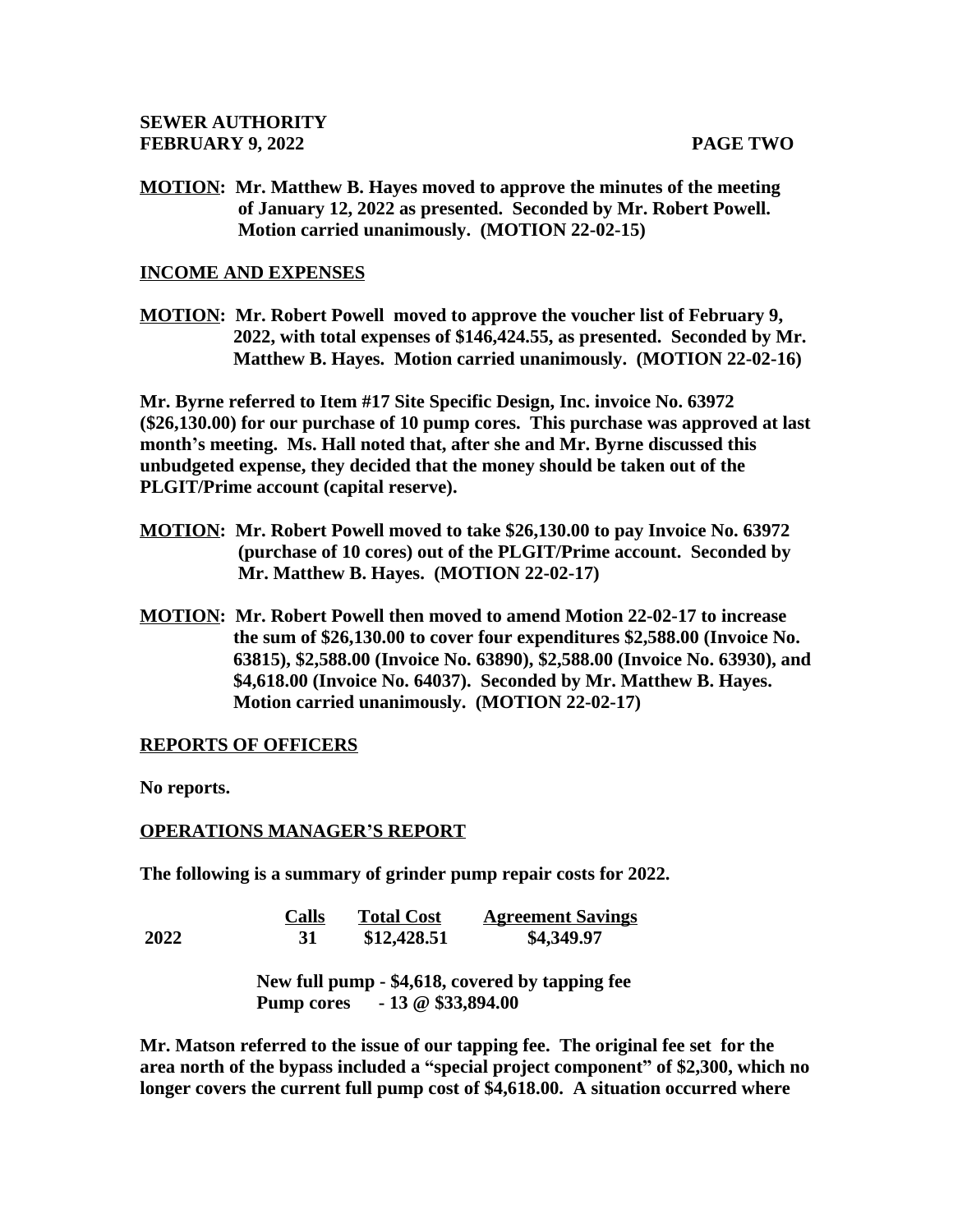### **SEWER AUTHORITY FEBRUARY 9, 2022** PAGE THREE

**the homeowner of a residence on Ridley Creek Road, who was part of our project, did not connect to the sewer then and now wants to connect. Since costs have increased dramatically and our tapping fee as it stands (\$5,700.00) does not cover the purchase of the pump, the board may want to consider a policy change where the homeowner pays the difference between the original pump cost and today's cost or revisit our tapping fee and consider amending the tapping fee schedule. Mr. Byrne wants the resident to pay the difference and would like to have a policy.**

**There are 1,660 E-One grinder pumps in our system. The trends show about 20 core replacements per year. Three replacements have been made so far through February 9, 2022.** 

**Site Specific has reported changes to their current fee schedule.**

| <b>Activity</b>                | <b>UPSA Old Rate</b> | <b>Site's New Rate</b> | <b>UPTSA 2022 Rate</b> |
|--------------------------------|----------------------|------------------------|------------------------|
| <b>Inspection Fee</b>          | \$150.00             | \$150.00               | \$150.00               |
| <b>Hourly Rate</b>             | \$95.00              | \$125.00               | \$110.00               |
| <b>Emergency/Off-Hour Rate</b> | \$145.50             | \$175.00               | \$165.00               |

**The years-to-date summary for PA One Call activity showed:**

|                              | 2020 | <u>2021</u> | 2022                            |
|------------------------------|------|-------------|---------------------------------|
| <b>Clear – no facilities</b> | 455  | 913         | 47                              |
| <b>Field Marked</b>          | 520  | 1125        | 96                              |
| <b>Other</b>                 | 94   | <u>169</u>  | <u>23</u>                       |
| <b>Total</b>                 | 1069 | 2207        | 161 (trending to 1469 for 2022) |
| <b>Response Rate</b>         | 100% | 99.95%      | 96.99%                          |

**Mr. Byrne referred to the expense involved with PA One Calls and asked township council to consider what they could do to reduce these costs. Mr. Powell mentioned Mr. Kelly's idea where the township could assist us with this through the "road opening permits".**

**The pre-construction meeting for the Bortondale pump station was held on February 3, 2022.**

### **REPORTS OF COMMITTEES**

**No reports.**

**REPORTS OF CONSULTANTS**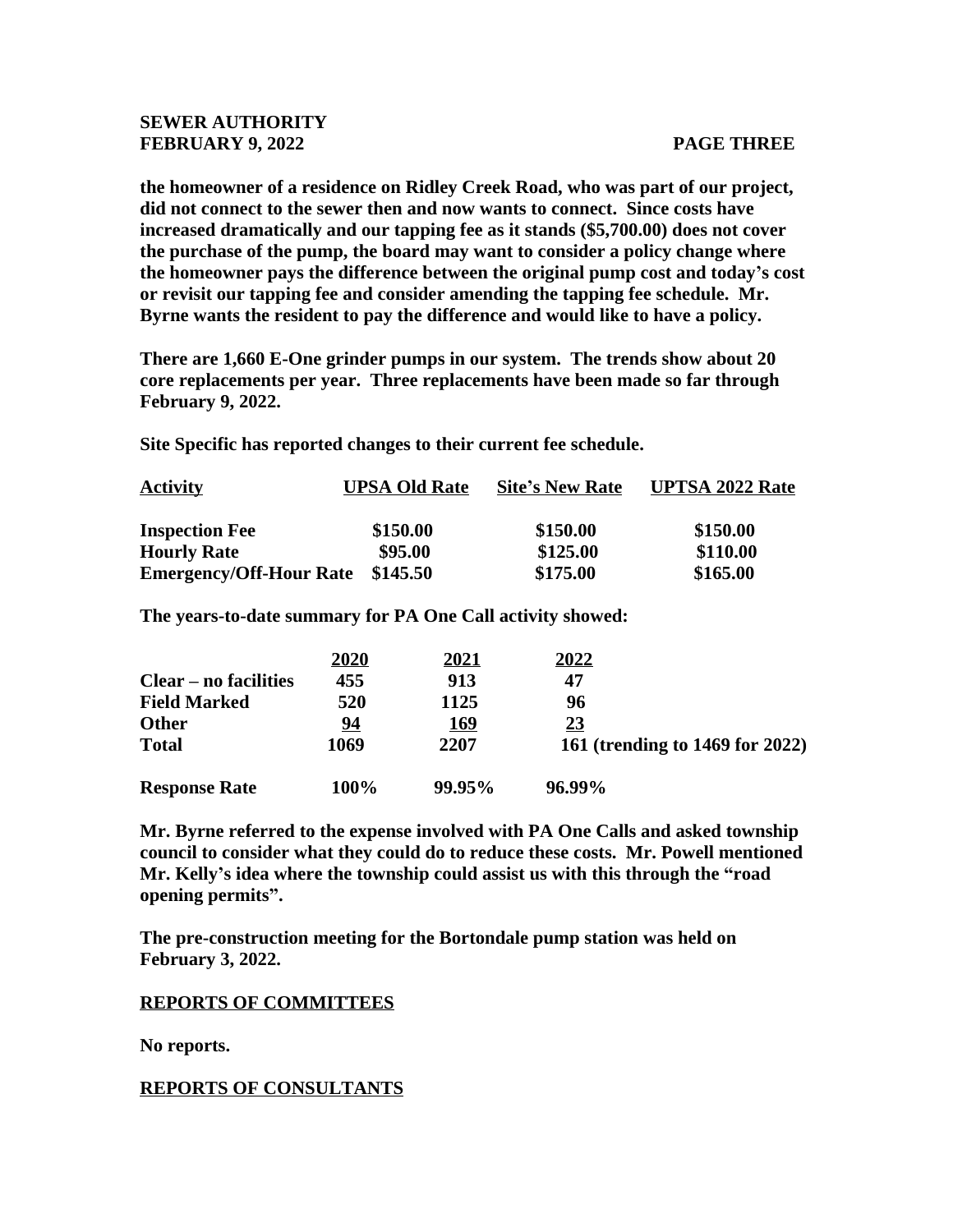# **MR. JAMES P. KELLY, ENGINEER**

**All contractors and representatives were present at the pre-construction meeting for the Bortondale pump station on February 3. At the meeting, both the electrical and GC contractors reported that material deliveries are expected to take five months. The GC also reported that Bortondale Road will need to be closed for a period of time while crane operation off loads and sets pre-cast wet well sections. Mr. Kelly has contacted PennDot to start the detour plan process.**

**Mr. Kelly met with representatives from Aqua yesterday, February 8, to explore the feasibility of re-routing the Bortondale PS flow to the Media WWTP. The option was well received and they agreed that it is a viable option worth evaluation.** 

**Regarding sewer mappng, the list of grinder pumps installed from 2021 to date was received. Mr. Kelly will inspect and collect data to be added to the web map. Mr. Byrne explained to the visitors that the Authority had initiated a GPS mapping program for the entire sewer system enabling us to know the exact location of the pipes. It is state-of the-art, and makes the system a lot more valuable.** 

## **MS. M. ELIZABETH NAUGHTON-BECK, SOLICITOR**

**Ms. Naughton-Beck is in the process of receiving and reviewing Sewer Authority files and information she has received from Mr. Pinto.**

## **MOTIONS AND RESOLUTIONS**

**MOTION: Mr. Matthew B. Hayes moved to approve the sale of the Sewer Authority van. Seconded by Mr. Robert Powell. Motion carried unanimously. (MOTION 22-02-18)**

## **MISCELLANEOUS**

**None.**

**MOTION: Mr. Robert Powell moved to adjourn the meeting of February 9, 2022. Seconded by Mr. David Daniel. Motion carried unanimously. (MOTION 22-02-19)**

**The meeting ended at 9:00 p.m. The next meeting will be on March 9, 2022.**

 **Respectfully submitted, Mrs. Stella B. Thompson Approved \_\_\_\_\_\_\_\_\_\_\_\_\_\_\_\_\_\_\_\_\_\_\_\_**